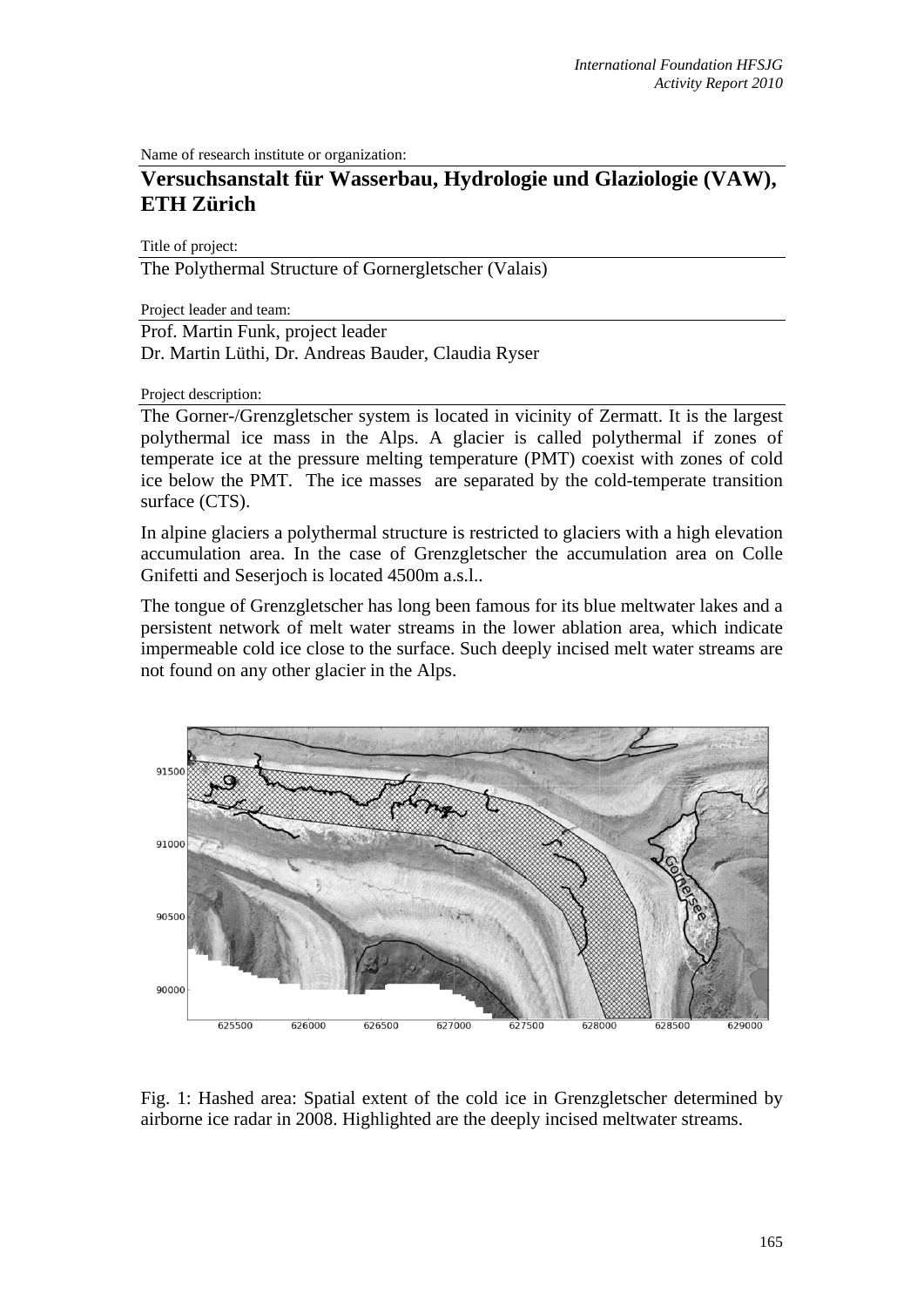Knowledge of the thermal structure of glaciers is crucial for modeling their future evolution, as temperature strongly influences ice viscosity, and therefore ice deformation patterns and mass flux. In addition, zones of cold ice affect glacier hydrology by blocking meltwater fluxes, which are limited to discrete flow paths in cracks and channels. Due to the impermeability of fracture-free cold ice, deeply incised and persistent melt water streams and lakes at the glacier surface are indicators for cold ice.

To measure ice temperature several boreholes were drilled already in the years 2005 to 2008. To get a detailed picture of the thermal structure of Grenzgletscher and especially of the location of the CTS three more boreholes were drilled in summer 2010. The measurements are still in progress.

Key words:

Gornergletscher, thermal structure, cold and temperate ice

Internet data bases:

http://www.yaw.ethz.ch/people/gz/funk/projects/data/gz\_142\_outburst\_glacierdamme d\_lake

Scientific publications and public outreach 2010:

## **Refereed journal articles and their internet access**

Riesen, P., Sugiyama, S and Funk, M., The influence of the presence and drainage of an ice-marginal lake on the ice flow of Gornergletscher, Switzerland. Journal of Glaciology, **56(196)**, 278-286, 2010.

http://www.igsoc.org/journal/56/196/t09J112.pdf

Roux, P.F., Walter, F., Riesen, P., Sugiyama, S and Funk, M., Observation of surface seismic activity changes of an alpine glacier during a glacier-dammed lake outburst. Journal of Geophysical Research, **115(F3)**, F03014, 2010, DOI:10.1029/2009JF001535.

http://dx.doi.org/10.1029/2009JF001535

Sugiyama, S., Bauder, A., Riesen, P. and Funk, M., Surface ice motion deviating toward the margins during speed-up events at Gornergletscher, Switzerland. Journal of Geophysical Research, **115(F3)**, F03010, 2010, DOI:10.1029/2009JF001509. http://dx.doi.org/10.1029/2009JF001509

Walter, F., Dreger, D.S., Clinton, J.F., Deichmann, N. and Funk, M., Evidence for near-horizontal tensile faulting at the base of Gornergletscher, a Swiss alpine glacier. Bulletin of the Seismological Society of America, **100(2)**, 458-472, 2010. http://bssa.geoscienceworld.org/cgi/content/abstract/100/2/458?stoc

Werder, M.A., Schuler, T.V. and Funk, M., Short term variations of tracer transit speed on alpine glaciers. The Cryosphere, **4**, 381-396, 2010. http://www.the-cryosphere.net/4/381/2010/tc-4-381-2010.html

## **Theses**

Ryser, LC., The Polythermal Structure of Grenzgletscher, Valais, Switzerland, PhD Thesis, ETH Zürich, 2009.